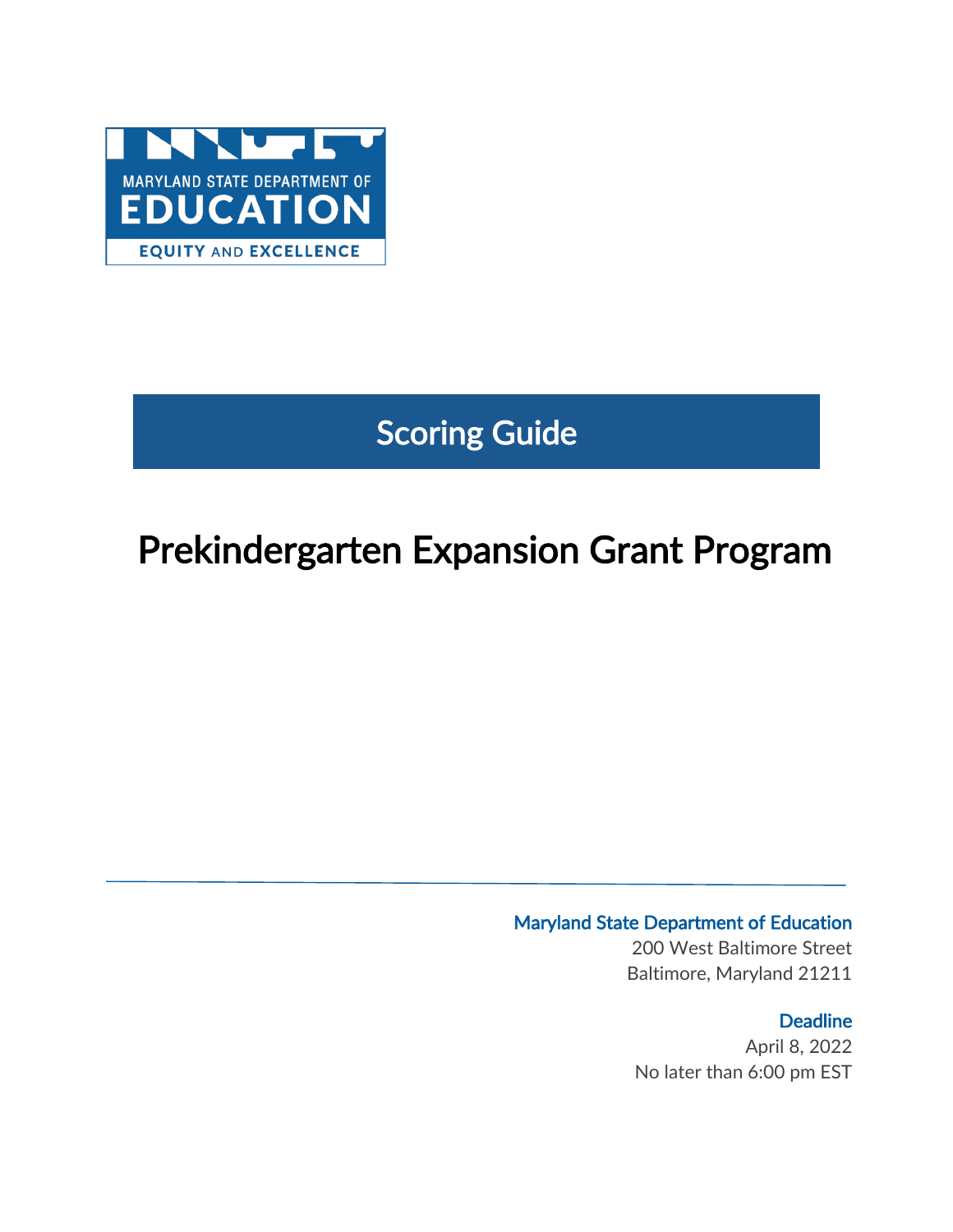#### MARYLAND STATE DEPARTMENT OF EDUCATION

#### Mohammed Choudhury

State Superintendent of Schools Secretary-Treasurer, Maryland State Board of Education

#### Deann M. Collins, Ed.D

Deputy Superintendent, Teaching and Learning

#### Steven Hicks

Assistant Superintendent, Division of Early Childhood

#### MARYLAND STATE BOARD OF EDUCATION

#### Clarence C. Crawford

President, Maryland State Board of Education

Charles R. Dashiell, Jr., Esq. (Vice President)

Shawn D. Bartley, Esq.

Gail Bates

Chuen-Chin Bianca Chang

Susan J. Getty, Ed.D.

Vermelle Greene, Ph.D.

Jean C. Halle

Dr. Joan Mele-McCarthy

Rachel L. McCusker

Lori Morrow

Brigadier General Warner I. Sumpter (Ret.)

Holly C. Wilcox, Ph.D.

Kevin Bokoum (Student Member)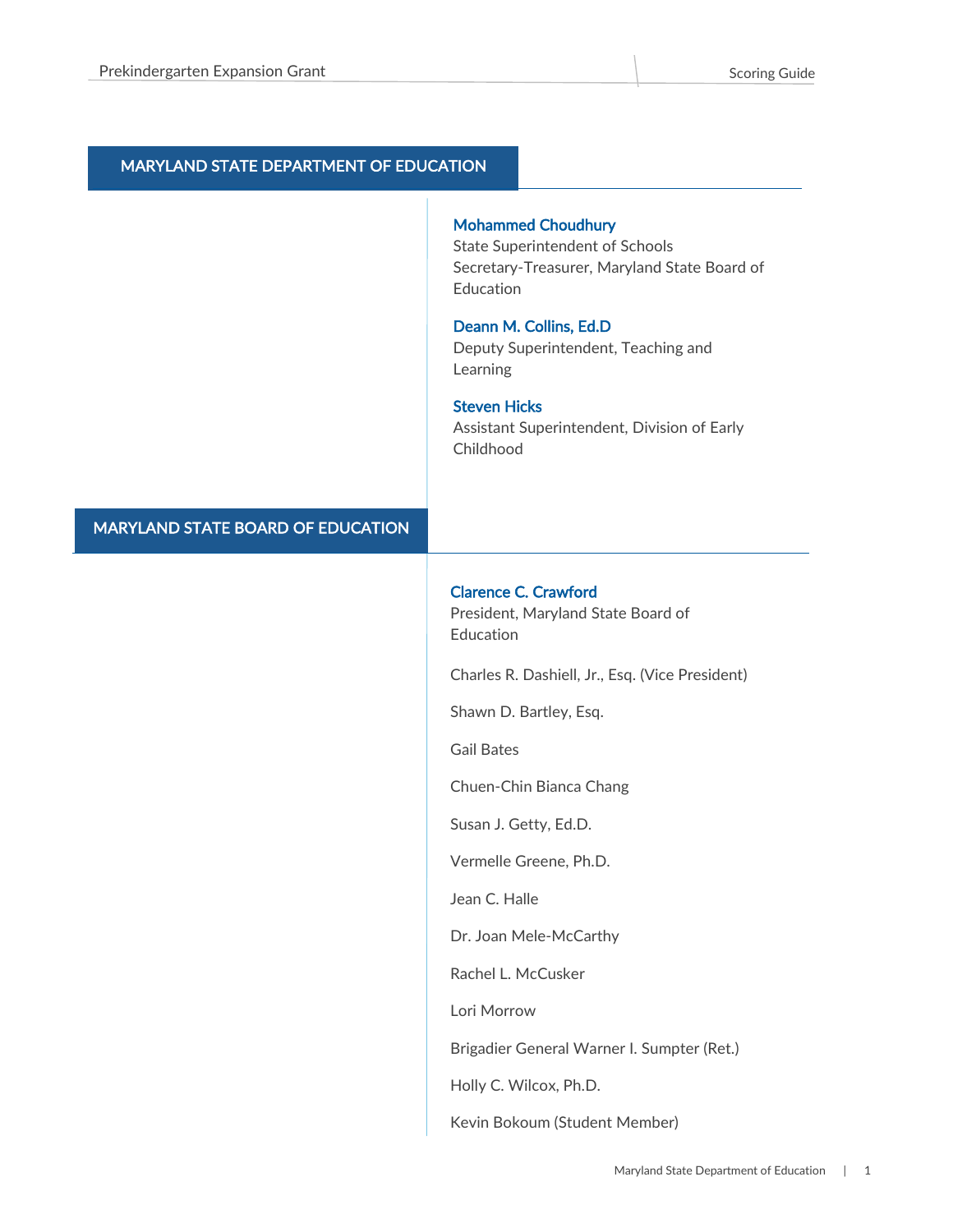### **Table of Contents**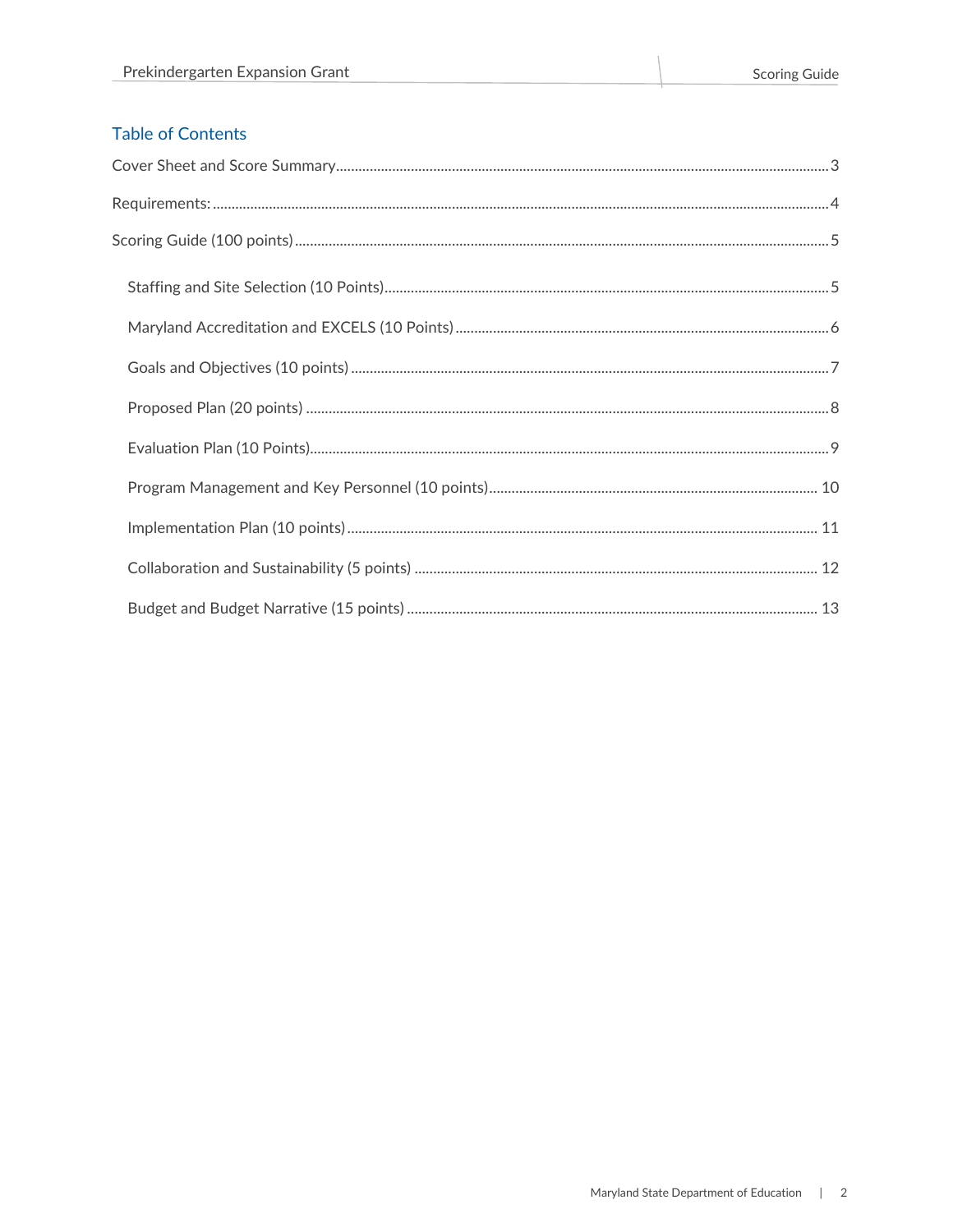# <span id="page-3-0"></span>Cover Sheet and Score Summary

Lead Agency: Maryland State Department of Education

| Proposal Title: Prekindergarten Expansion Grant |  |
|-------------------------------------------------|--|
|-------------------------------------------------|--|

| Applicant:          |      |
|---------------------|------|
| Name of Reviewer:   |      |
| Reviewer Signature: | Date |

## SCORE SUMMARY

| <b>Section</b>                                 | <b>Maximum Score</b> | <b>Reviewer's Score</b> |
|------------------------------------------------|----------------------|-------------------------|
| <b>Staffing and Site Selection</b>             | 10                   |                         |
| Maryland Accreditation and<br><b>EXCELS</b>    | 10                   | -----------             |
| <b>Goals and Objectives</b>                    | 10                   |                         |
| Proposed Plan                                  | 20                   |                         |
| <b>Evaluation Plan</b>                         | 10                   |                         |
| Program Management and<br><b>Key Personnel</b> | 10                   | ------------            |
| Implementation Plan                            | 10                   |                         |
| Collaboration and<br>Sustainability            | 5                    |                         |
| <b>Budget and Budget Narrative</b>             | 15                   |                         |
|                                                |                      |                         |
| <b>Total Score</b>                             | 100                  | ___________             |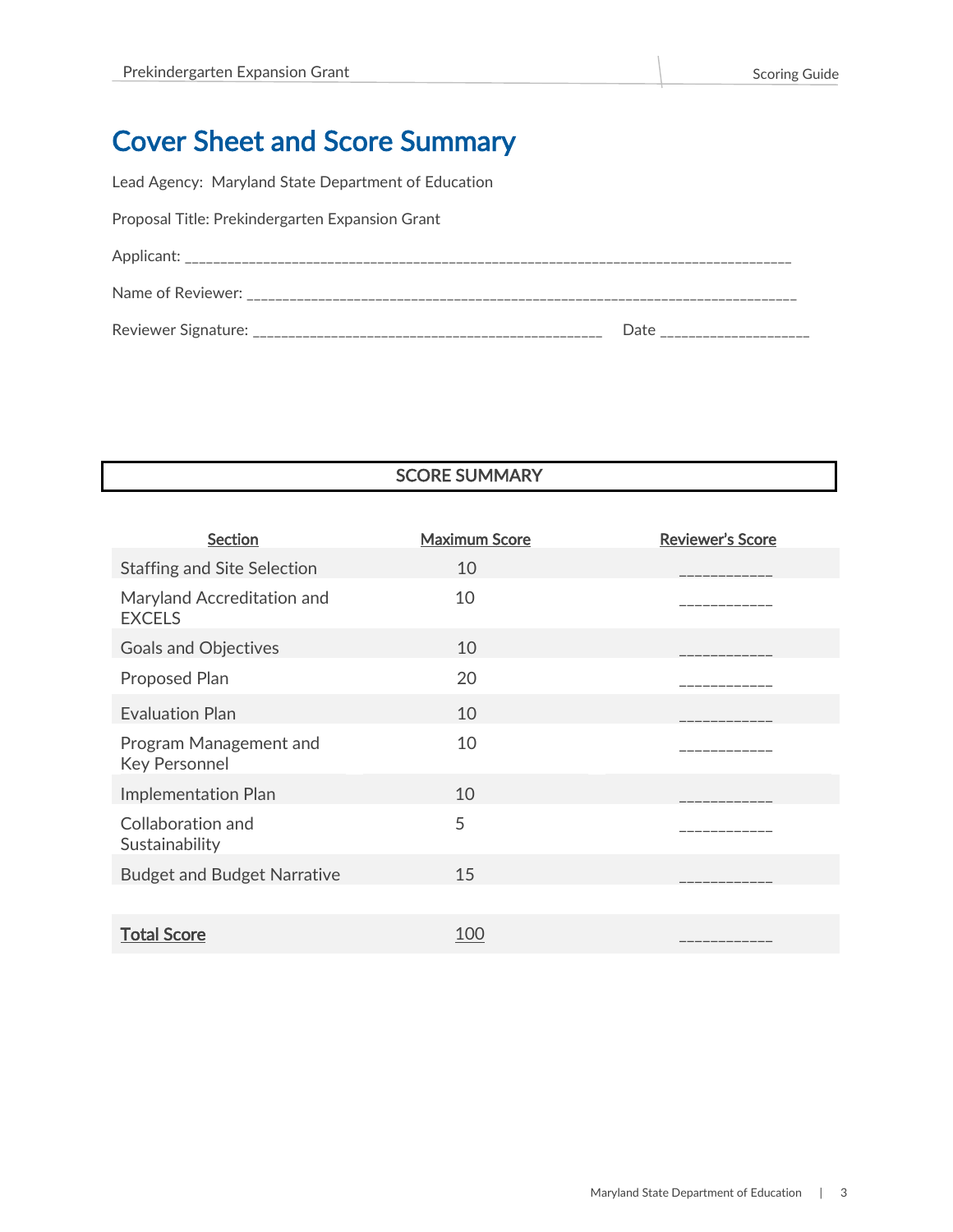# <span id="page-4-0"></span>Requirements:

All proposals must meet the following requirements to be considered for funding (check all requirements met by this proposal):

- All sections
- Appendices included
- Assurances signed

Use this page to make comments about the proposal in general or to address concerns not addressed elsewhere in the rubric.

Comments: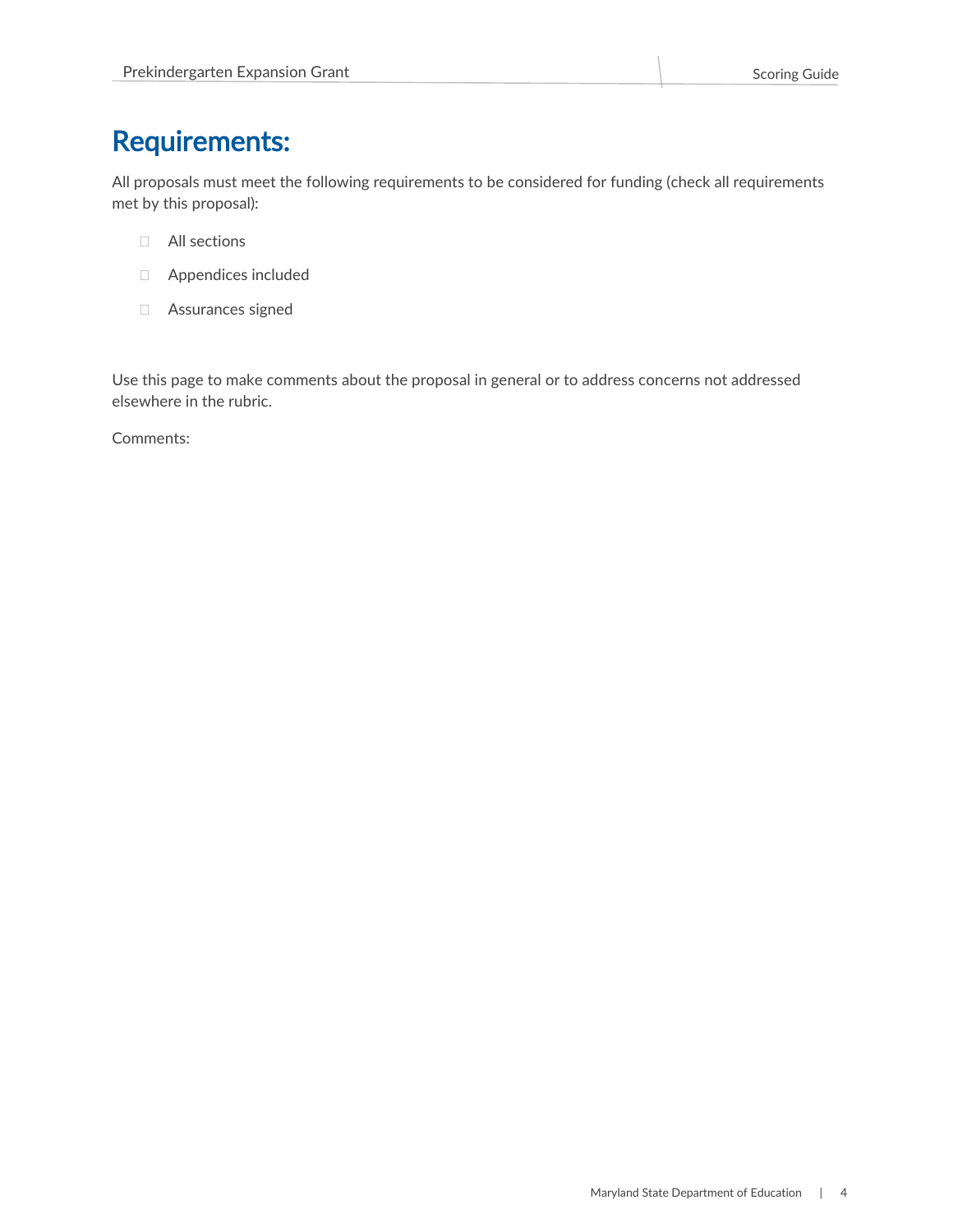# <span id="page-5-0"></span>Scoring Guide (100 points)

#### <span id="page-5-1"></span>STAFFING AND SITE SELECTION (10 POINTS)

Criteria:

- $\Box$  Classrooms are led by staff with high qualifications. By July 1, 2022, each classroom under this program must be staffed with a qualified lead teacher with a state certification in early childhood education or hold a bachelor's degree and be enrolled in a Maryland-approved alternative preparation program.
- $\Box$  If the classroom has more than 10 children enrolled, an Assistant Teacher must be provided who meets qualifications.
- □ The Assistant Teacher must hold a Child Development Associate (CDA) accreditation or hold a minimum of an Associate of Arts (AA) degree or be enrolled in a program to receive a CDA or AA or have a plan to receive a CDA or AA by 2025-26.

#### STAFFING AND SITE SELECTION (10 total points)

| Exemplary                                                                                                                | Meets Standard                                                                                       | Does not meet Standard                                                                                 |
|--------------------------------------------------------------------------------------------------------------------------|------------------------------------------------------------------------------------------------------|--------------------------------------------------------------------------------------------------------|
| (Completes table as listed and<br>provides all supporting<br>documentation referenced in<br>Appendices.)<br>Points: 9-10 | (Completes table as listed but only<br>some supporting documentation is<br>provided.)<br>Points: 5-8 | (Table not completed as listed and<br>all supporting documentation is not<br>provided.)<br>Points: 0-4 |

Points Assigned: \_\_\_\_\_\_\_\_\_\_\_\_\_\_\_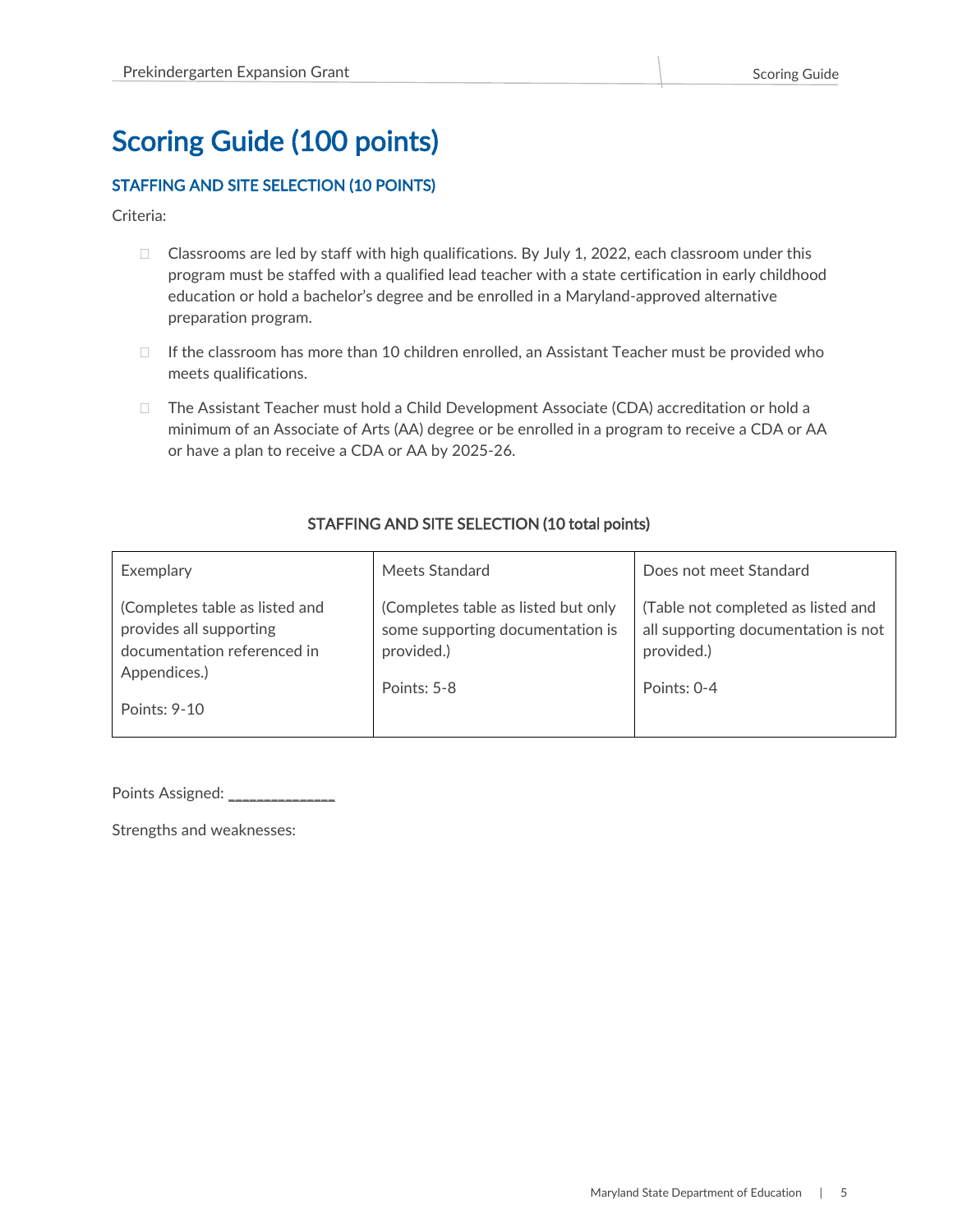#### <span id="page-6-0"></span>MARYLAND ACCREDITATION AND EXCELS (10 POINTS)

Criteria:

- $\Box$  Program is published at a level 3 with a written plan to reach a level 5 in 5 years.
- $\Box$  Program is published at a level 4 or is accredited and has a written plan to reach level 5 by June 2023.
- $\Box$  Program is published at a level 5 and has a written plan for maintaining the level and accreditation status.

#### Maryland and Accreditation and EXCELS (10 total points)

| <b>Exemplary</b>                                                                                                                   | <b>Meets Standard</b>                                                                                                 | Does not meet Standard                                                                                         |
|------------------------------------------------------------------------------------------------------------------------------------|-----------------------------------------------------------------------------------------------------------------------|----------------------------------------------------------------------------------------------------------------|
| (Program is published at a Level 5<br>and has a clear plan for maintaining<br>the level and accreditation status.)<br>Points: 8-10 | (Program is published at a level 4<br>(or is accredited) and has a written<br>plan to reach a Level 5 by June<br>2023 | (Program is published at a level 3<br>and has a written plan to reach a<br>Level 5 in 5 years.)<br>Points: 0-4 |
|                                                                                                                                    | Points: 5-7                                                                                                           |                                                                                                                |

Points Assigned: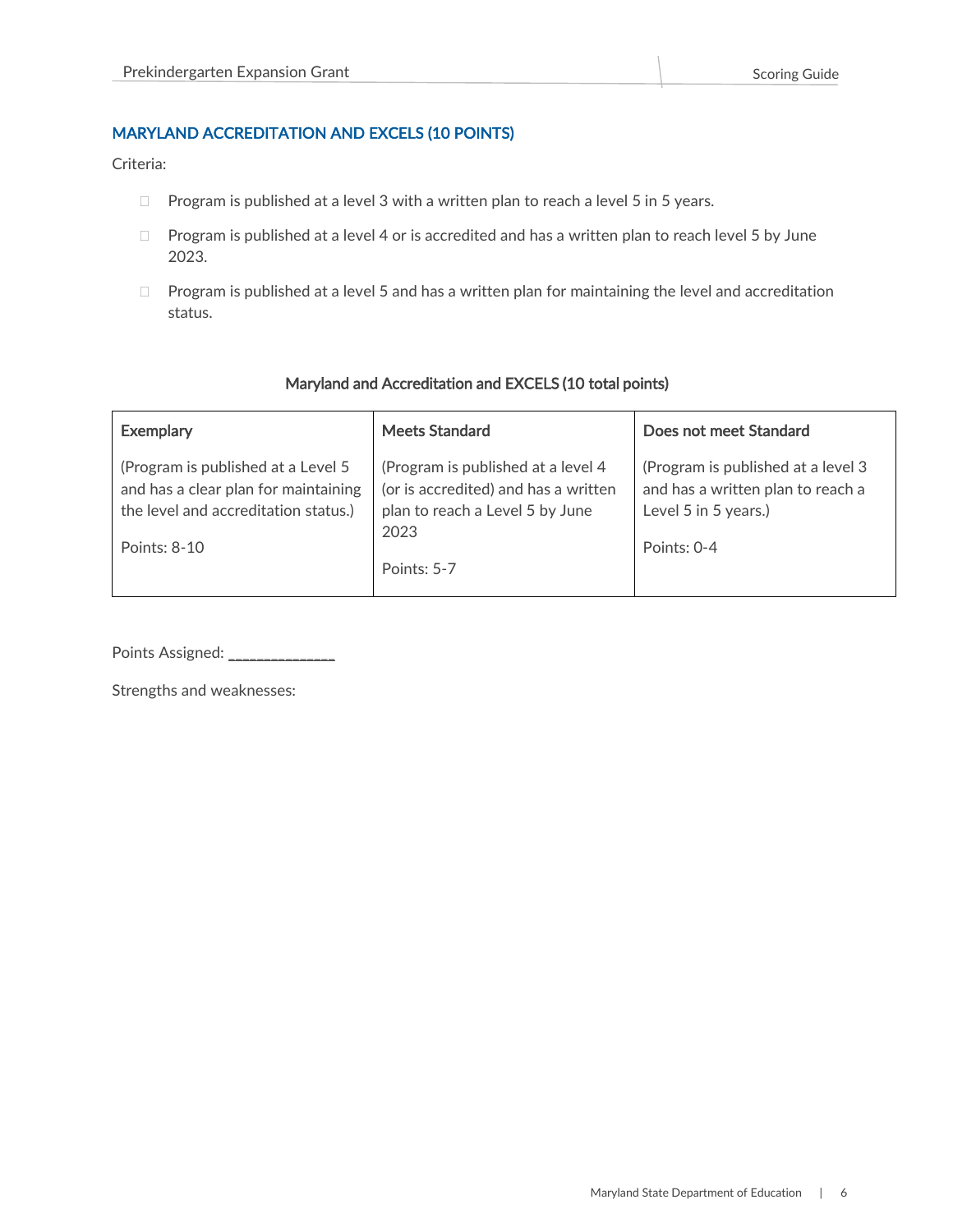#### <span id="page-7-0"></span>GOALS AND OBJECTIVES (10 POINTS)

Criteria:

- $\Box$  Goal(s), objective(s) are clearly stated.
- $\Box$  Goal(s), objective(s) and are measurable.
- $\Box$  Goal(s), objective(s) and milestones are both ambitious and realistic.
- Goals have annual deadlines.
- $\Box$  Objectives measure progress towards the goal(s) and include evidenced based curriculum and resources that will be used to address the Early Learning Standards.
- $\Box$  A target population, a date, the criterion(a) for success, and how it will be measured is included.

| <b>Exemplary</b>                                                                                       | <b>Meets Standard</b> | Does not meet Standard                         |
|--------------------------------------------------------------------------------------------------------|-----------------------|------------------------------------------------|
| (More than one goal is addressed in<br>addition to meeting all criteria<br>listed in "Meets Standard") | (Meets all criteria)  | (Does not meet one or more of the<br>criteria) |
| Points: 8-10                                                                                           | Points: 5-7           | Points: 0-4                                    |
|                                                                                                        |                       |                                                |

#### GOALS AND OBJECTIVES (10 total points)

Points Assigned: \_\_\_\_\_\_\_\_\_\_\_\_\_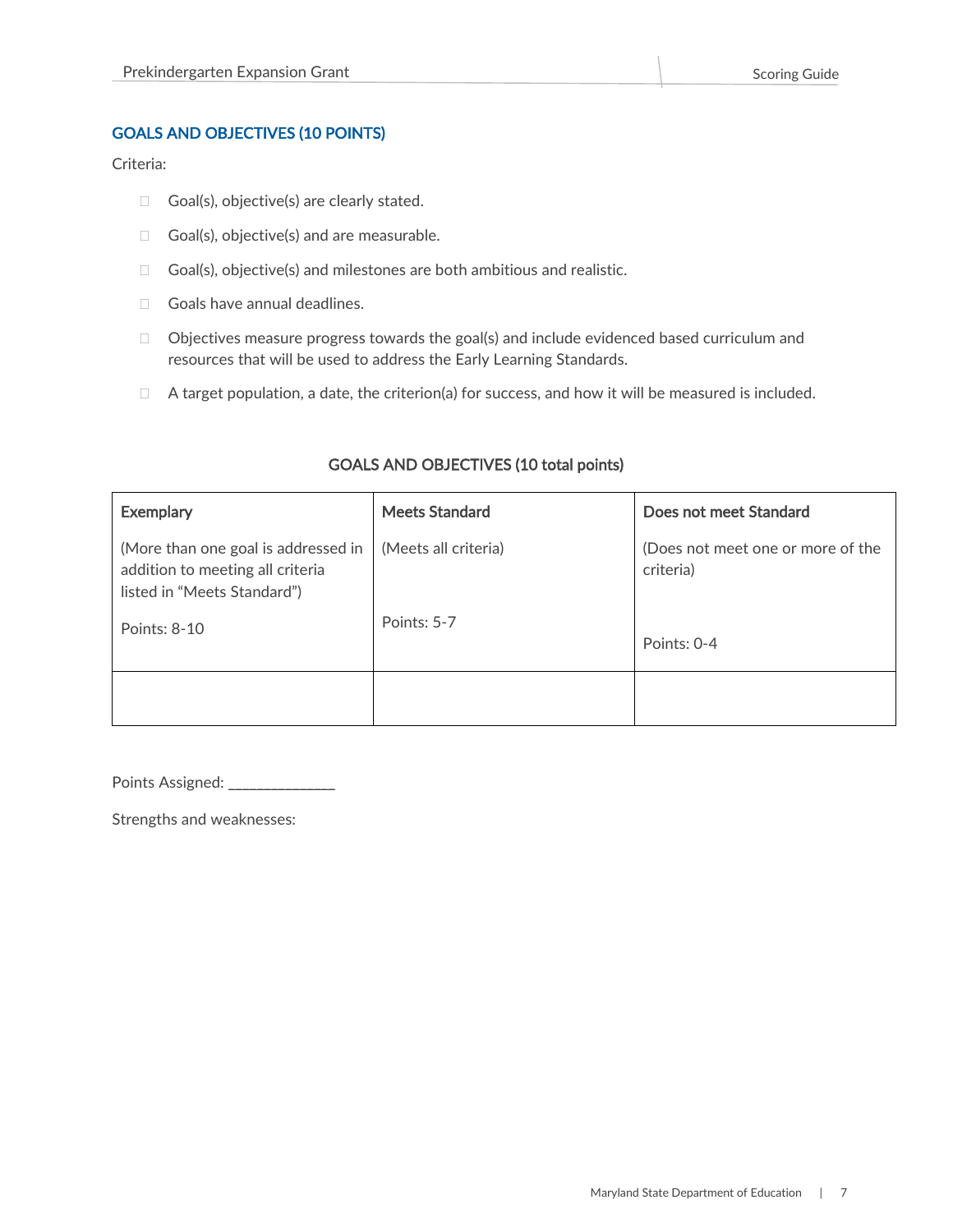#### <span id="page-8-0"></span>PROPOSED PLAN (20 POINTS)

Criteria:

- $\Box$  Plan meets the characteristics of the Definition of High Quality Prekindergarten which include:
- $\Box$  The program has a clear plan to ensure that all eligible children are provided access to the program-economically disadvantaged children, children with an Individualized Education Plan / Individualized Family Service Plan, and children from homes where English is not the primary language.
- $\Box$  The curriculum that will be used for all age groups is evidence-based.
- $\Box$  There is a clear plan on how instructional staff will be supported to ensure fidelity of implementation, including at least 15 hours of Professional Development.
- $\Box$  The program provides full-day instruction (at least 6.5 hours per day, 180 school days per year)
- $\Box$  There is a clear plan of how the program will offer both screening and referral services covering at least vision, hearing, speech and language, health, and physical development.
- $\Box$  The program has a clear plan to coordinate with the local education agency or local departments of health and social services and provide additional support services for prekindergarten families.
- $\Box$  There is a robust parental engagement plan and that incorporates educational activities beyond the classroom. The program's family engagement strategies are in accordance with the Maryland Early Childhood Family Engagement Framework.

| Exemplary                                                                                        | Meets Standard                        | Does not meet Standard                                     |
|--------------------------------------------------------------------------------------------------|---------------------------------------|------------------------------------------------------------|
| (Meets all criteria and provides a<br>detailed description of each<br>criteria)<br>Points: 16-20 | (Meets all criteria)<br>Points: 11-15 | (Does not meet one or more of<br>criteria)<br>Points: 0-10 |

#### PROPOSED PLAN (20 total points)

Points Assigned: \_\_\_\_\_\_\_\_\_\_\_\_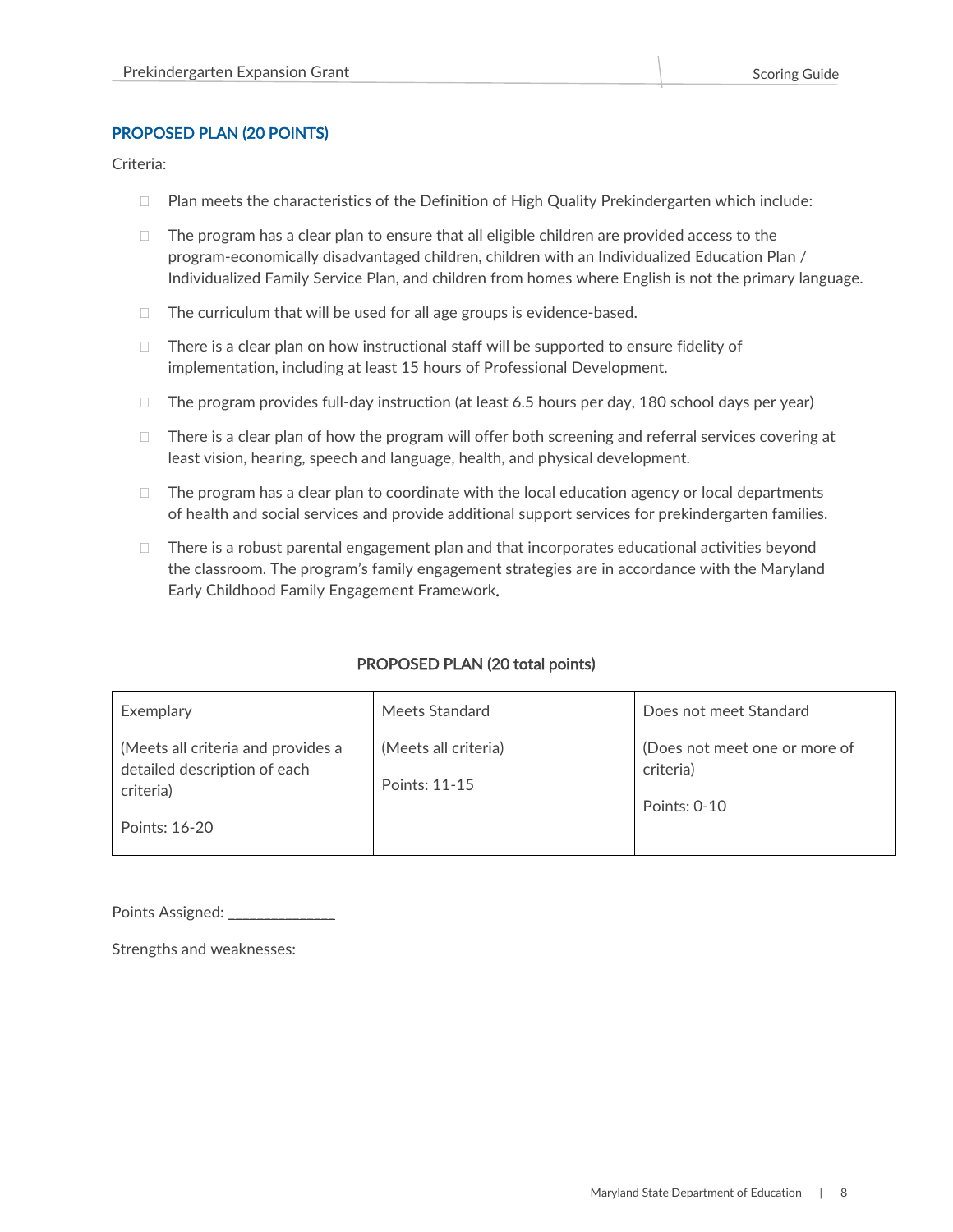#### <span id="page-9-0"></span>EVALUATION PLAN (10 POINTS)

Criteria:

- $\Box$  There is a clear plan of how the program will offer both screening and referral services covering at least vision, hearing, speech and language, health, and physical development.
- $\Box$  The plan has a clear program evaluation in place to ensure continuous program improvement
- $\Box$  The program states the specific data and instruments that will be used to determine the quality of the program.
- $\Box$  The program is clear about how this information will be used to support continuous quality improvement.
- $\Box$  There is a plan for how parents will be informed about student progress and areas of concern.
- $\Box$  It is clear how program success will be determined.

#### EVALUATION PLAN (10 total points)

| <b>Exemplary</b>     | <b>Meets Standard</b> | Does not meet Standard             |
|----------------------|-----------------------|------------------------------------|
| (Meets all criteria) | (Meets 3-4 criteria)  | (Does not meet 2 or more criteria) |
| Points: 8-10         | Points: 5-7           | Points: 0-4                        |

Points Assigned: \_\_\_\_\_\_\_\_\_\_\_\_\_\_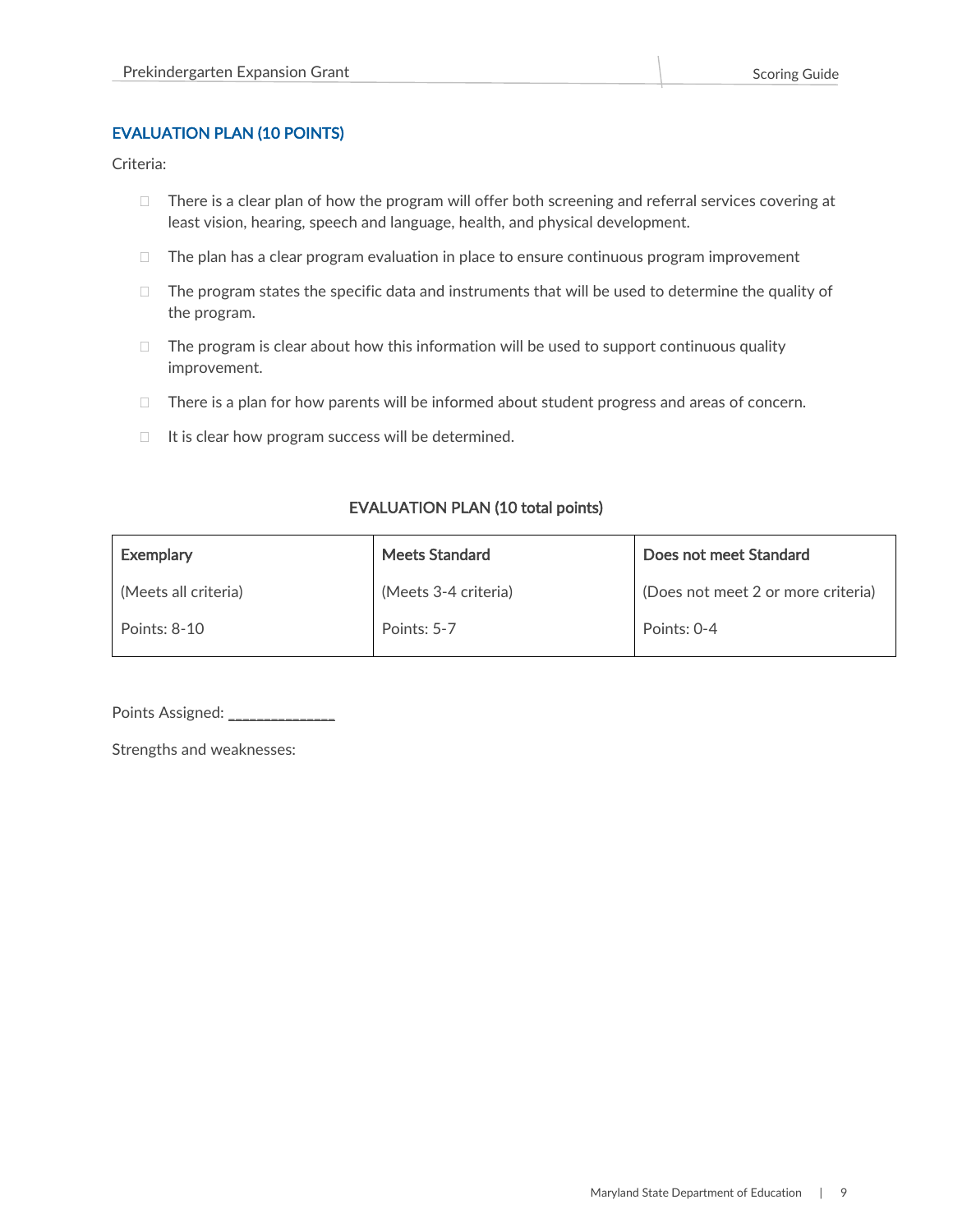#### <span id="page-10-0"></span>PROGRAM MANAGEMENT AND KEY PERSONNEL (10 POINTS)

Criteria:

- $\Box$  Lists all administrative key personnel responsible for the successful implementation and monitoring of the grant requirements
- □ Resumes are provided for key personnel.
- $\Box$  Key personnel include the personnel responsible for instructional oversight (supporting the teachers instructionally) and a resume demonstrating that they have the educational qualifications to do so.

Note: Resumes for teachers are not included.

| <b>Exemplary</b>                                                                                                                                       | <b>Meets Standard</b>                                                                                     | Does not meet Standard                      |
|--------------------------------------------------------------------------------------------------------------------------------------------------------|-----------------------------------------------------------------------------------------------------------|---------------------------------------------|
| (Meets all criteria including the<br>personnel responsible for<br>instructional oversight have<br>educational qualifications to do so)<br>Points: 8-10 | (Meets all criteria including the<br>personnel responsible for<br>instructional oversight)<br>Points: 4-7 | (Does not meet all criteria)<br>Points: 0-3 |
|                                                                                                                                                        |                                                                                                           |                                             |

#### PROGRAM MANAGEMENT AND KEY PERSONNEL (10 total points)

Points Assigned: \_\_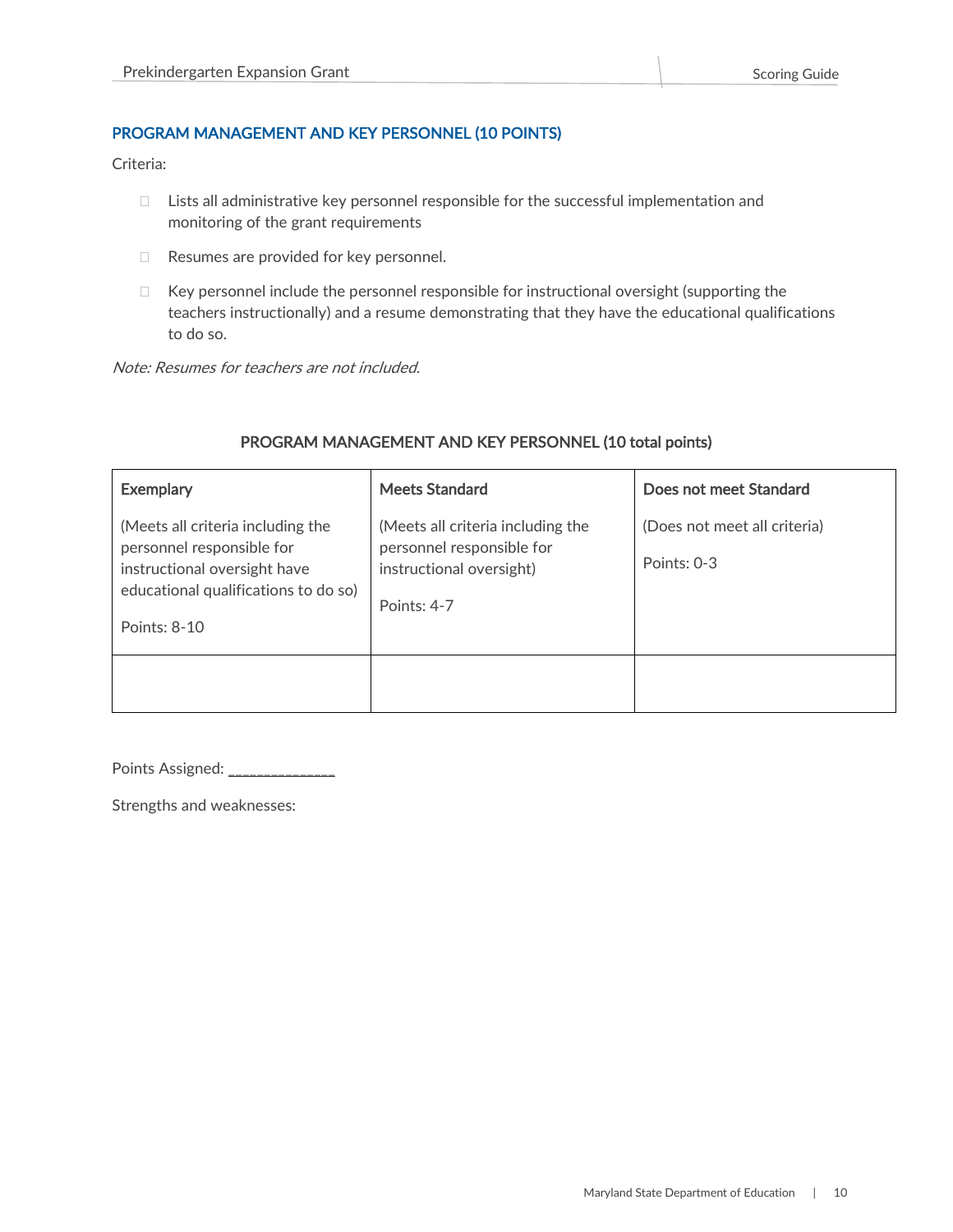#### <span id="page-11-0"></span>IMPLEMENTATION PLAN (10 POINTS)

Criteria:

- $\Box$  The activities directly support the achievement of the goals and objectives.
- □ Goals, strategies, and activities described in the proposed plan are addressed in the Implementation Plan.
- □ Goals strategies, and activities explicitly describe how the program will progress throughout the length of the grant.
- $\Box$  If the applicant was previously funded, goals, strategies, and activities should reflect changes based on previous data.

| <b>Exemplary</b>                                                                                                                                                                                                                           | <b>Meets Standard</b>                                                                                                                                                                                                                              | Does not meet Standard                                                                                                                   |
|--------------------------------------------------------------------------------------------------------------------------------------------------------------------------------------------------------------------------------------------|----------------------------------------------------------------------------------------------------------------------------------------------------------------------------------------------------------------------------------------------------|------------------------------------------------------------------------------------------------------------------------------------------|
| (Goals, strategies, and activities<br>described in the proposed plan are<br>addressed in the Implementation<br>Plan and are explicit in describing<br>how the program will progress<br>throughout the length of the grant)<br>Points: 6-10 | (Goals, strategies, and activities<br>described in the proposed plan are<br>addressed in the Implementation<br>Plan but are not explicit in<br>describing how the program will<br>progress throughout the length of<br>the grant)<br>Points: $3-5$ | (Goals, strategies, and activities,<br>described in the proposed plan are<br>not addressed in the<br>Implementation Plan)<br>Points: 0-2 |
|                                                                                                                                                                                                                                            |                                                                                                                                                                                                                                                    |                                                                                                                                          |

#### IMPLEMENTATION PLAN (10 total points)

Points Assigned: \_\_\_\_\_\_\_\_\_\_\_\_\_\_\_\_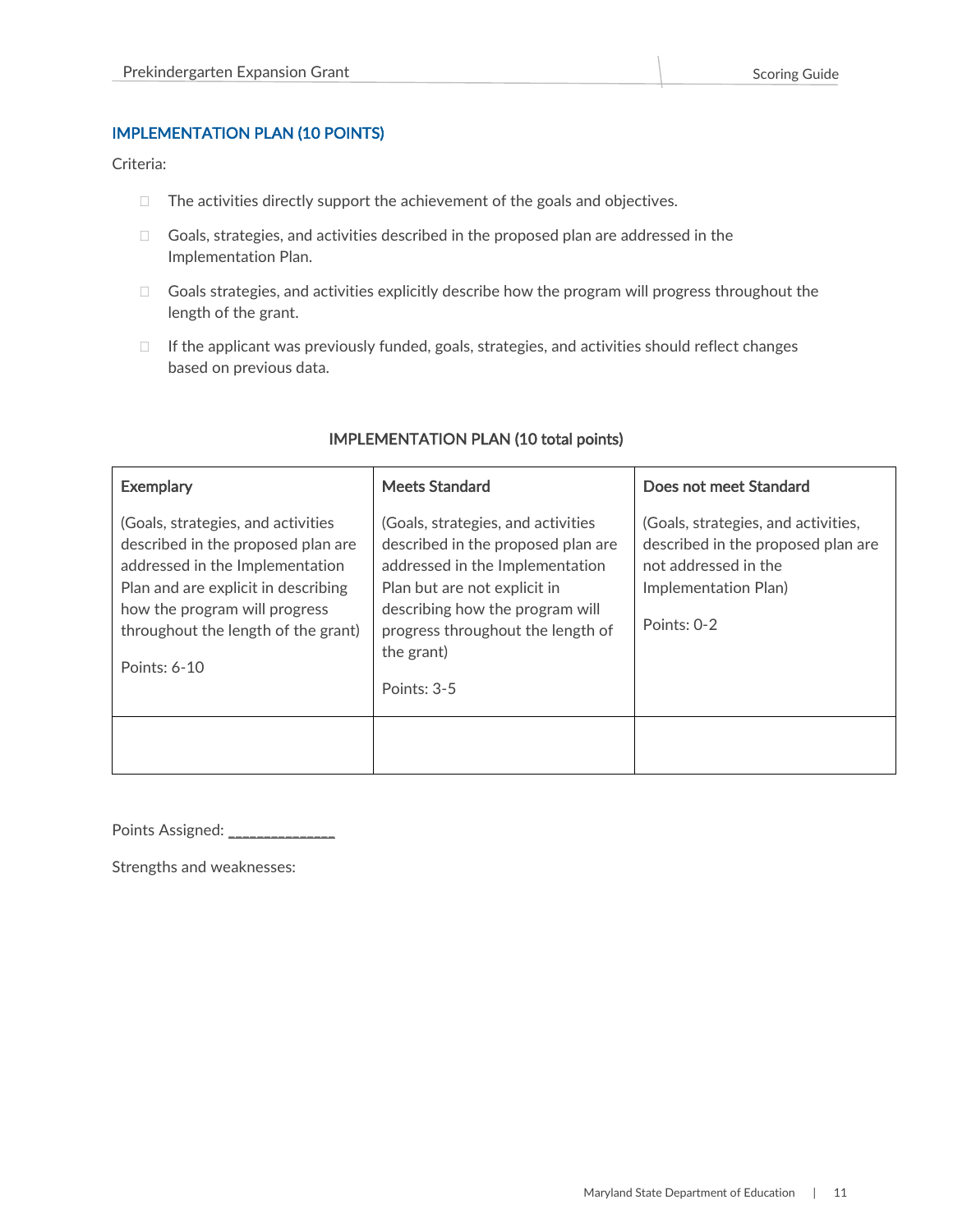#### <span id="page-12-0"></span>COLLABORATION AND SUSTAINABILITY (5 POINTS)

Criteria:

- $\Box$  There program has a clear plan for collaboration between LEAs and private providers.
- $\Box$  The program lists collaborating partners and their respective roles in the successful outcome of this project (i.e. libraries, business partnerships, Department of Social Services, mental health care organizations, Judy Center Early Learning Hub, Early Childhood Advisory Council, etc.).
- $\Box$  There is a long-term plan for sustainability and community and business partnerships, with matching funds to the extent possible.

| <b>Exemplary</b>                                                                                                      | <b>Meets Standard</b>                                              | Does not meet Standard                                                                    |
|-----------------------------------------------------------------------------------------------------------------------|--------------------------------------------------------------------|-------------------------------------------------------------------------------------------|
| (Meets all criteria including the<br>long-term plan for sustainability<br>and community and business<br>partnerships) | (Meets all conditions listed for each<br>criterion)<br>Points: 2-3 | (Does not meet one or more of the<br>conditions listed for each criterion)<br>Points: 0-1 |
| Points: 4-5                                                                                                           |                                                                    |                                                                                           |
|                                                                                                                       |                                                                    |                                                                                           |

#### COLLABORATION AND SUSTAINABILITY (5 total points)

Points Assigned: \_\_\_\_\_\_\_\_\_\_\_\_\_\_\_